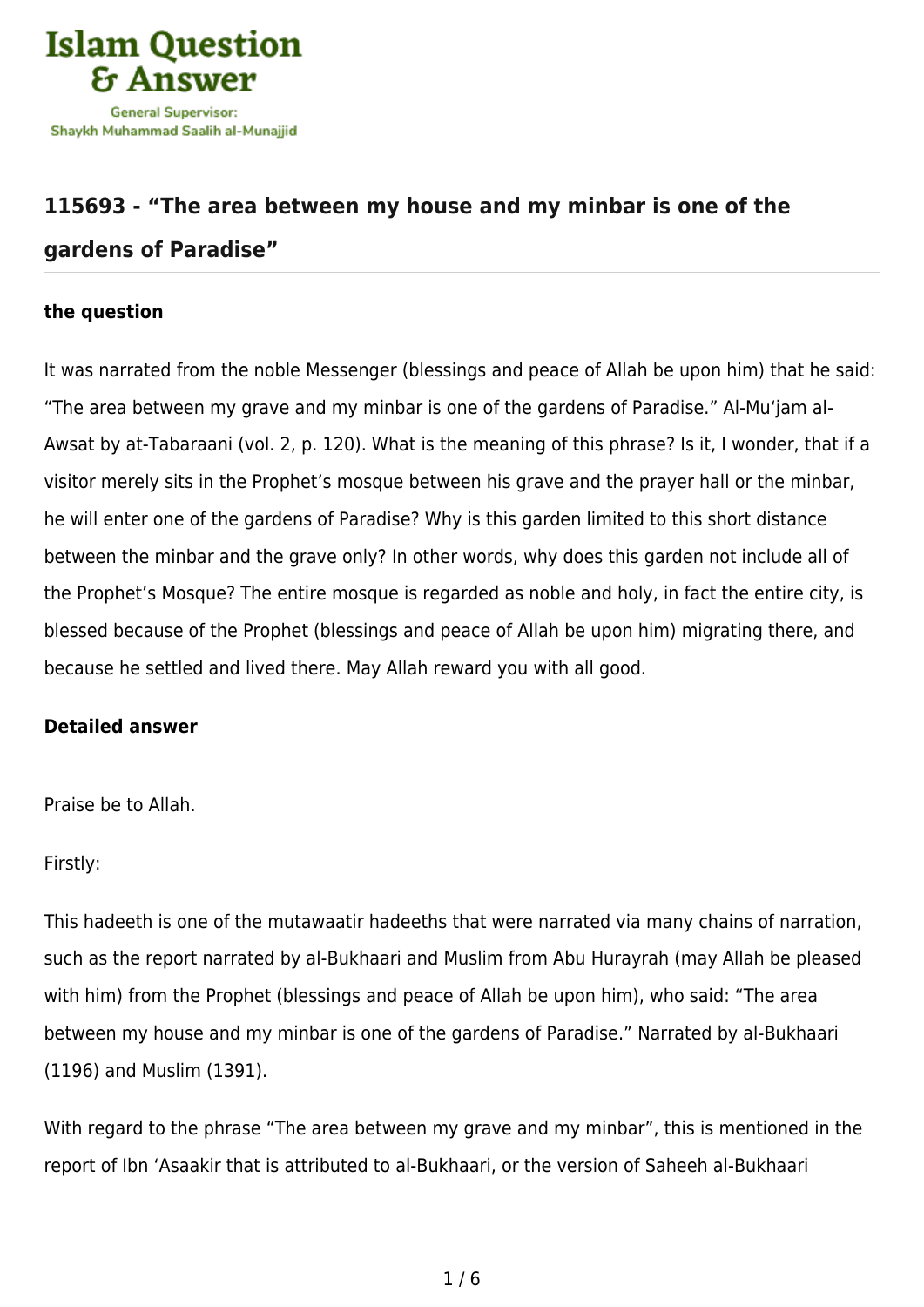

transmitted by Ibn 'Asaakir, and some of the scholars – such as Imam an-Nawawi – continued to quote this version of the hadeeth. Rather, al-Bukhaari himself, when he narrated the hadeeth in the chapter entitled Kitaab Fadl as-Salaah fi Masjid Makkah wa al-Madinah (The virtue of prayer in the mosques of Makkah and Madinah), with the wording "my house and my minbar", included it under a section heading "Fadl ma bayna al-qabr wa'l-minbar (Virtue of the area between the grave and the minbar)". Moreover this wording is mentioned in some other hadeeths.

However, the scholars classed the wording "my grave" as da'eef (weak), for two reasons:

1. It is contrary to the report of the majority of narrators, hence it seems most likely that those who said "my grave" were narrating the meaning but not the wording.

2. If this wording were correct, the Sahaabah would have known where to bury the Prophet (blessings and peace of Allah be upon him), and they would not have disputed concerning it, or at least some of them would have quoted this as evidence for choosing that spot. But we have no report to indicate that such a thing happened. This indicates that the word "my grave" is an error on the part of some of the narrators of the hadeeth.

Shaykh al-Islam Ibn Taymiyah (may Allah have mercy on him) said:

What is proven from the Prophet (blessings and peace of Allah be upon him) is that he said: "The area between my house and my minbar is one of the gardens of Paradise." This is what is proven in as-Saheeh, but some of them narrated the meaning and said "my grave" (instead of "my house").

When the Prophet (blessings and peace of Allah be upon him) said these words, he had not yet been buried. Therefore none of the Sahaabah quoted this as evidence when they disputed as to where he should be buried. If they had known that, then this would have served as proof to settle the dispute. End quote.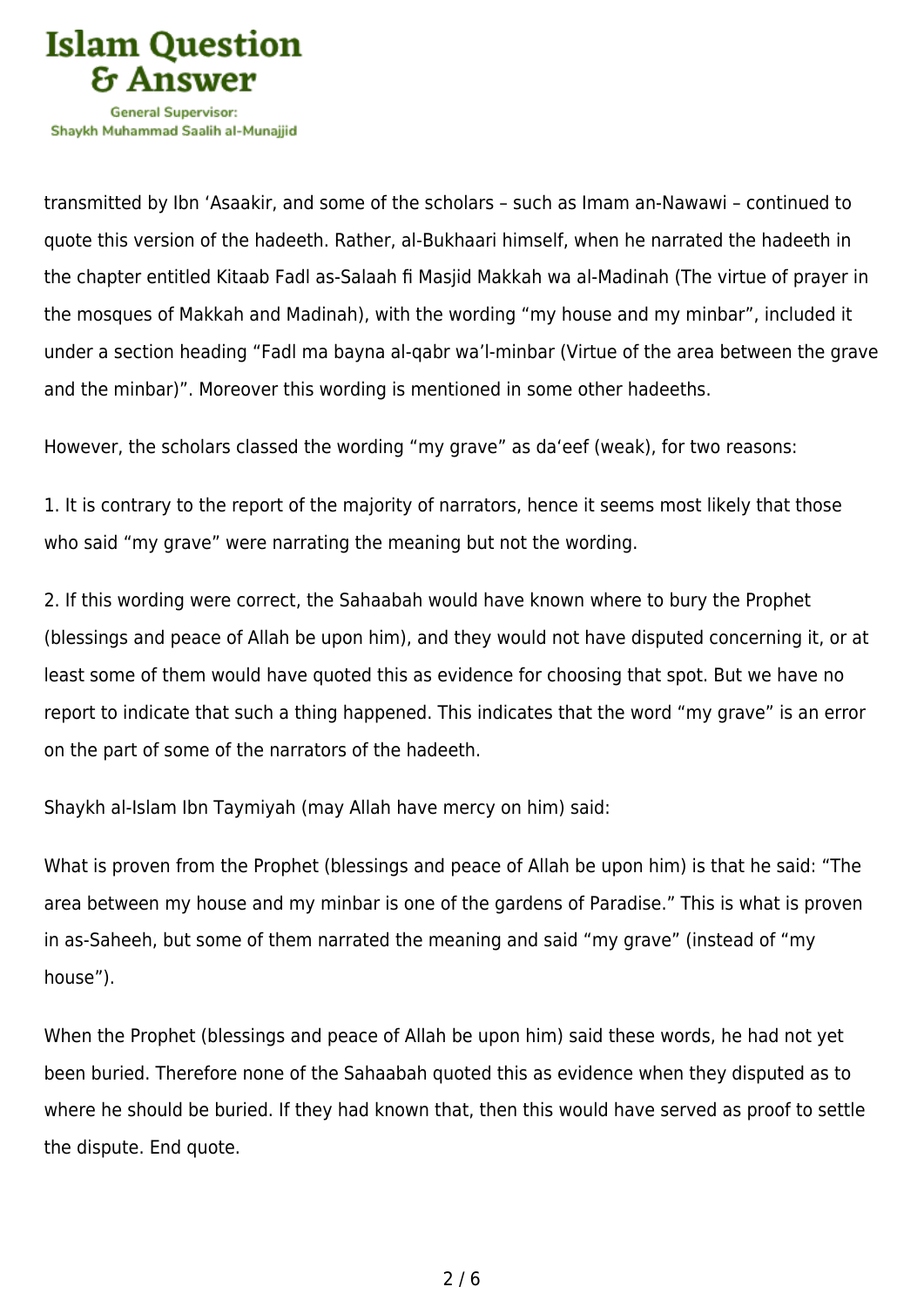

Majmoo' al-Fataawa (1/236)

Al-Haafiz Ibn Hajar (may Allah have mercy on him) said:

The chapter heading mentions the grave, but the two hadeeths mention the house, because the grave was dug inside the house; in versions of the hadeeth the word "grave" is mentioned. Al-Qurtubi said: The saheeh report mentions "my house"; in the case of those reports which mention "my grave", it is as if what is being narrated is the meaning, because he was buried in the house where he had dwelt. End quote.

Fath al-Baari (3/70)

He also (may Allah have mercy on him) said:

The words "The area between my house and my minbar" appear as such in the majority of reports. In the report of Ibn 'Asaakir alone it says "my grave" instead of "my house", which is an error. This hadeeth appears earlier in Kitaab as-Salaah, just before (the chapter on) funerals with this isnaad, saying "my house." It also appears thus in Musnad Musaddad, the book of the shaykh of al-Bukhaari.

Yes, in the hadeeth of Sa'd ibn Abi Waqqaas that is narrated in (the book of) al-Bazzaar, with an isnaad whose men are thiqaat (trustworthy), and it narrated by at-Tabaraani from the hadeeth of Ibn 'Umar, it mentions the grave. Based on that, what is meant by the house in the phrase "my house" is one of his houses, not all of them, meaning the house of 'Aa'ishah in which his grave is. The hadeeth was also narrated in the words "The area between the minbar and the house of 'Aa'ishah is one of the gardens of Paradise." Narrated by at-Tabaraani in al-Awsat. End quote.

Fath al-Baari (4/100)

Secondly: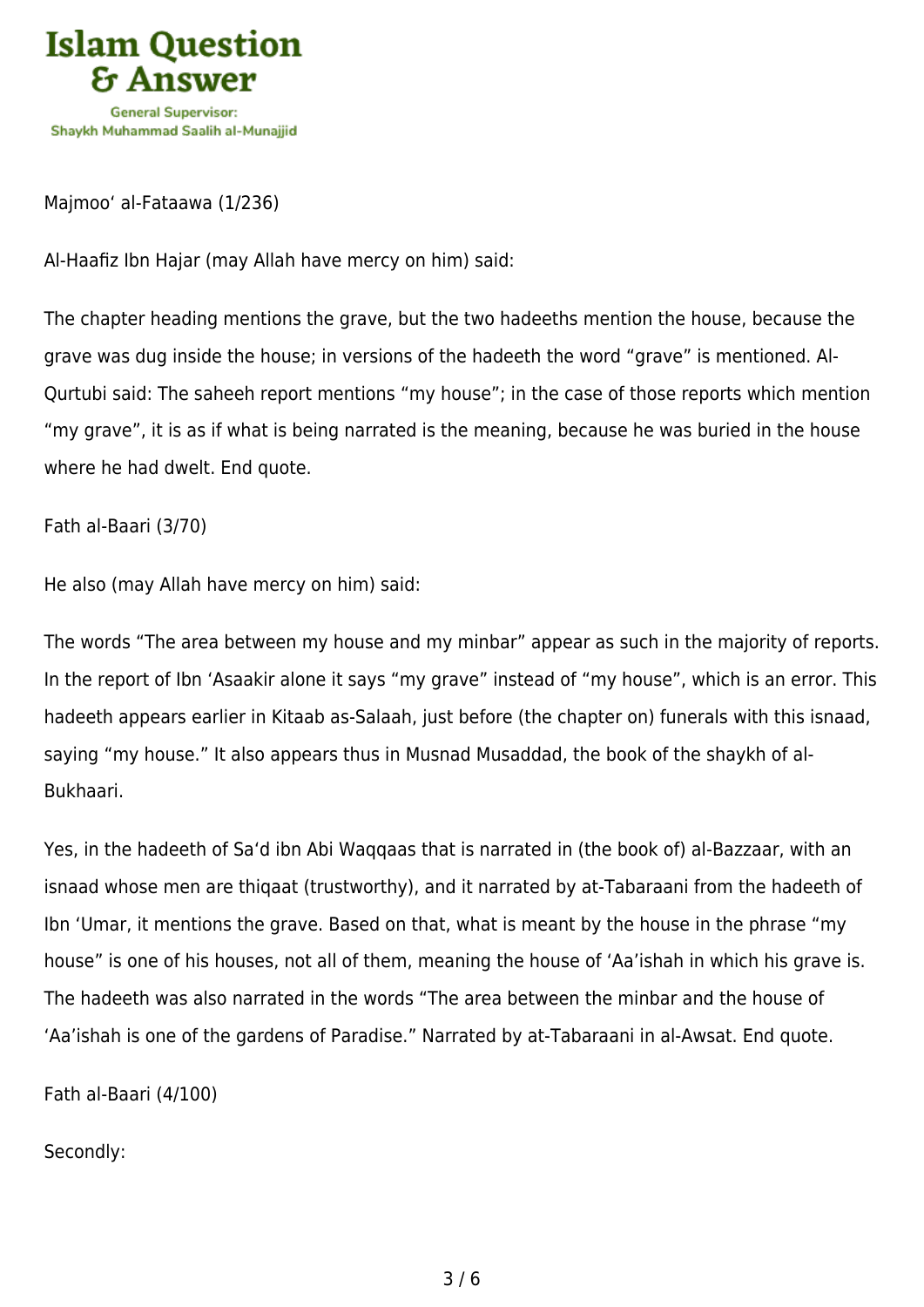

With regard to the meaning of this hadeeth, the scholars noted three points:

1.This place is likened to one of the gardens of Paradise in that the one who sits there attains tranquillity and peace.

2.Worship in this place is a means of attaining admittance to Paradise. This view was favoured by Ibn Hazm in al-Muhalla (7/284). It was narrated by Ibn Taymiyah from Imam Ahmad that he preferred to pray in the Rawdah.

3.The area between the minbar and the house of the Prophet (blessings and peace of Allah be upon him) will itself be one of the gardens of Paradise in the Hereafter.

Al-Qaadi 'Iyaad (may Allah have mercy on him) said:

The words "one of the gardens of Paradise" may be understood in two ways:

1.That worshipping there will be rewarded with Paradise, and that du'aa' (supplication) and prayer in this place deserve that reward, as it is also said that Paradise lies in the shade of the swords.

2.That Allah will move that spot and it will actually be part of Paradise. This was the view of ad-Dawoodi. End quote.

Ash-Shifa (2/92)

Ibn 'Abd al-Barr (may Allah have mercy on him) said:

Some said that what is meant is that this spot will be taken up on the Day of Resurrection and will become a garden in Paradise.

Others said that this is by way of a metaphor. It is as if they mean that when he (the Prophet (blessings and peace of Allah be upon him)) sat there and the people sat with him to learn the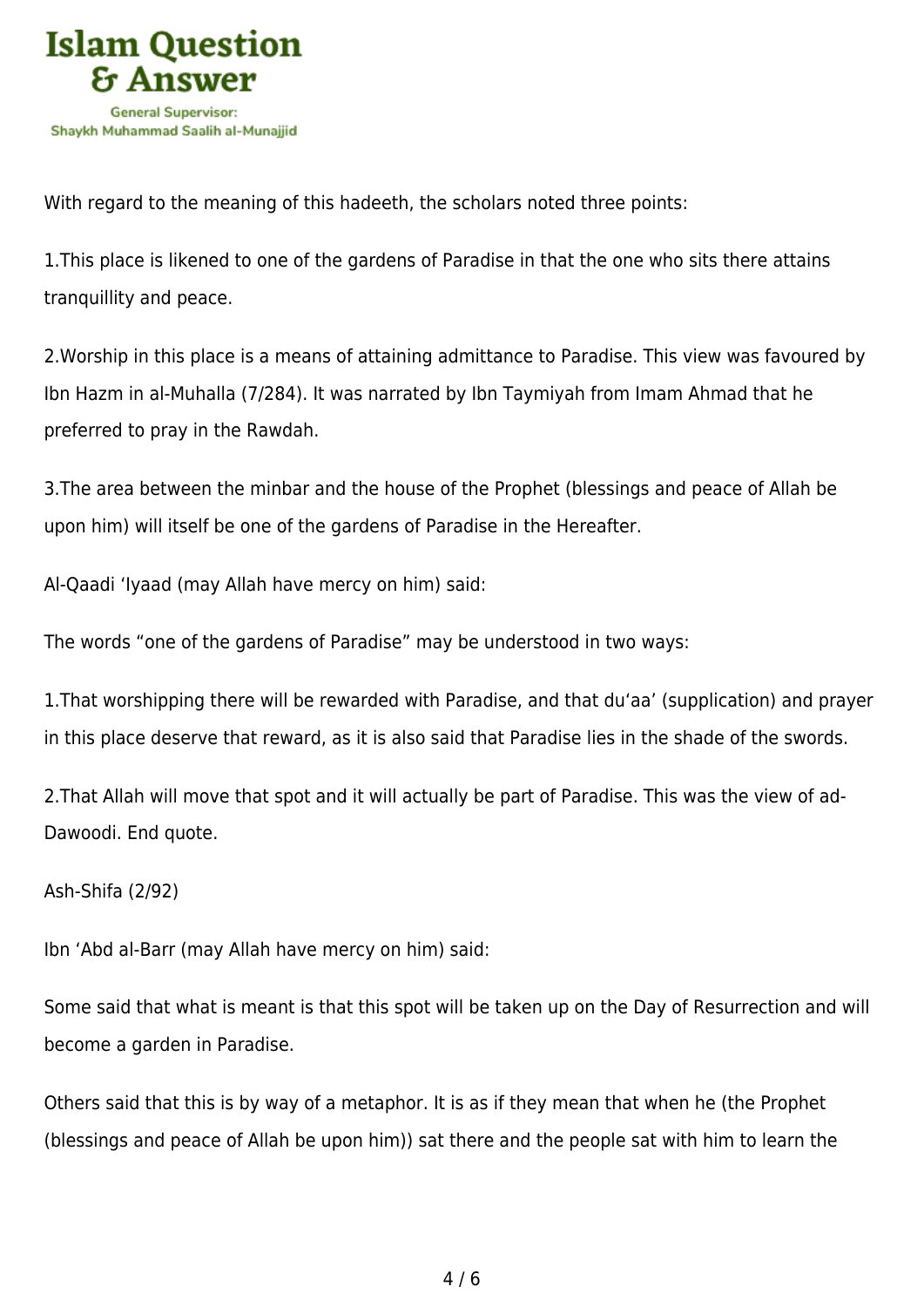

Shavkh Muhammad Saalih al-Munaiiid

Qur'an and matters of faith and religion, that spot became like a garden, because of the noble harvest of knowledge that they attained there, and it was connected to Paradise because these things lead to Paradise. That is similar to what the Prophet (blessings and peace of Allah be upon him) said: "Paradise lies in the shade of the swords" meaning that it (jihad) is an action that leads to Paradise. And it is similar to the idea that the mother is one of the gates of Paradise, meaning that honouring her will lead the Muslim to Paradise if he fulfils the obligatory duties. This is possible and is in accordance with Arabic usage. And Allah knows best what he meant by that. End quote.

At-Tamheed (2/287)

Imam an-Nawawi (may Allah have mercy on him) said:

They mentioned two views as to its meaning:

1.That that place itself will be moved to Paradise

2.That worship in that place leads to Paradise.

At-Tabari said: With regard to what is meant by "my house" here, there are two views: one view is that it refers to the grave, which was the view of Zayd ibn Aslam, as was narrated in a version that explained what was meant by "my house", "between my grave and my minbar"; the second view is that what is meant is the house in which he dwelt, as is the apparent meaning.

Another version says "between my chamber and my minbar".

At-Tabari said: The two views are close in meaning, because his grave in his apartment, which is his house. End quote.

Sharh Muslim (9/161-162)